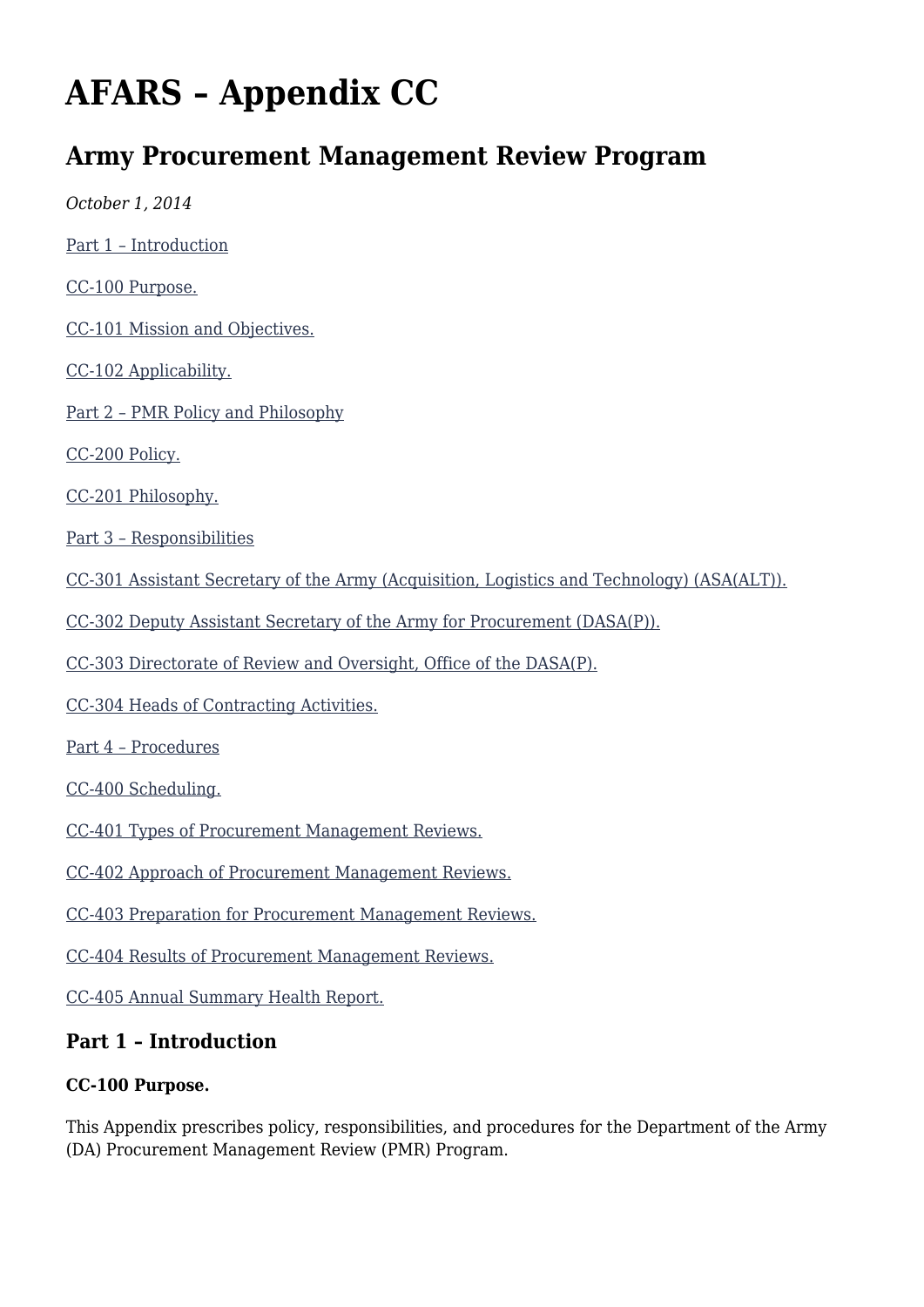#### **CC-101 Mission and Objectives.**

The Department of the Army, through the Office of the Deputy Assistant Secretary of the Army (Procurement), shall establish, execute, and provide oversight of a tiered PMR program reviewing each contracting activity every three years in order to –

(a) Assess, analyze, and communicate the health of Army contracting to senior Army leadership;

- (b) Ensure management oversight and control of contracting related issues;
- (c) Ensure compliance with Federal, Defense, and Army acquisition regulations and policies; and
- (d) Provide best practices for the Army to enhance the procurement process.

#### **CC-102 Applicability.**

This Appendix applies to all elements of the Army that exercise contracting authority emanating from the Army Senior Procurement Executive (SPE) regardless of funding source, type of commodity, or service.

# **Part 2 – PMR Policy and Philosophy**

#### **CC-200 Policy.**

The DA, at every level of management, shall review, assess, analyze, and improve contracting operations and management for effectiveness, efficiency and compliance with acquisition policies and regulations.

#### **CC-201 Philosophy.**

The PMR Program effects change through continuous improvement and verifies compliance with acquisition policies and regulations. The PMR Program provides an interactive framework emphasizing communication, assessment, and assistance throughout the Army. Data collection, analysis, identification of best practices, and other information allow the assessment of the state of Army contracting operations, organization and management, and provide a forum for solution and development of issues.

## **Part 3 – Responsibilities**

#### **CC-301 Assistant Secretary of the Army (Acquisition, Logistics and Technology) (ASA(ALT)).**

The ASA(ALT) is the Army Acquisition Executive (AAE) and the Senior Procurement Executive (SPE) and is responsible for all procurement and contracting functions across the Army to include providing oversight of contracting functions through an enterprise-wide Procurement Management Review Program.

#### **CC-302 Deputy Assistant Secretary of the Army for Procurement (DASA(P)).**

The DASA(P) is the DA proponent for the PMR Program supporting the Senior Procurement Executive to provide oversight and evaluation of Army contracting.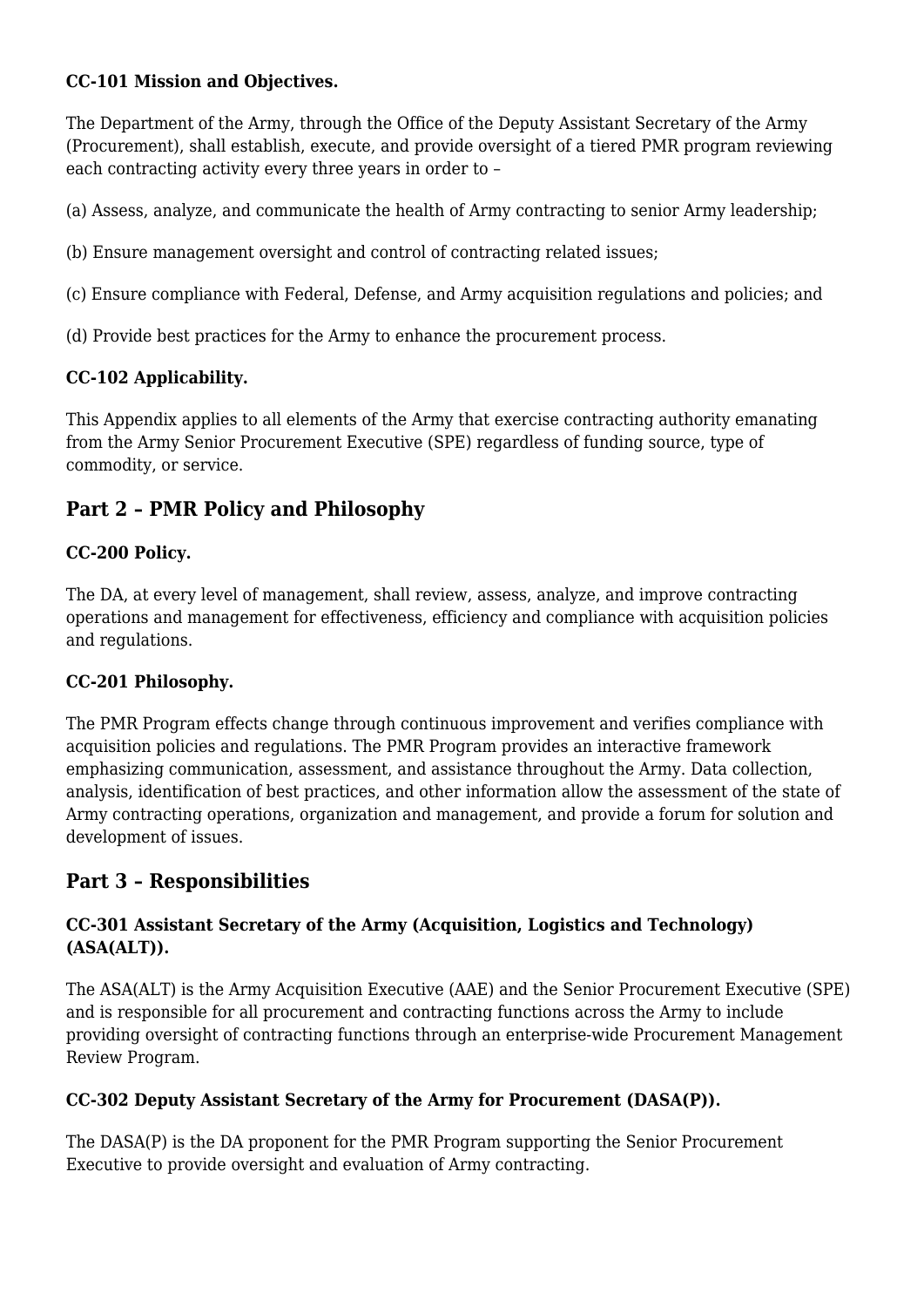#### **CC-303 Directorate of Review and Oversight, Office of the DASA(P).**

The Review and Oversight Directorate is responsible for the effective administration and conduct of the PMR Program. To this end, the Directorate will –

(a) Provide a Program Director to coordinate, manage, and oversee the Army-wide PMR Program and lead the Army's PMR Advisory Working Group;

(b) Provide acquisition management advice to the Army;

(c) Analyze and assess the effectiveness and efficiency of Army contracting programs and operations;

(d) Identify and communicate contracting trends, best practices and lessons learned;

(e) Oversee Army-wide execution of the PMR Program as administered by the heads of contracting activities (HCAs);

(f) Periodically provide PMR guidance to HCAs, including guidance for DASA(P) special areas of interest;

(g) Be an advocate of the field for the coordination and resolution of issues at DA or higher levels; and

(h) Prepare the Army's Annual Summary Health Report.

#### **CC-304 Heads of Contracting Activities.**

HCAs shall –

(a) Execute the Army PMR program under the direction of the DASA(P) to ensure fulfillment of HCA responsibilities for a responsive and cost-effective contracting system, and review contracting compliance with FAR, DFARS, AFARS, Command Supplements, and DA Policy consistent with DA PMR objectives and DASA(P) special areas of interest;

(b) Designate a senior representative from their staff to act as their representative on the Army's PMR Advisory Working Group;

(c) Provide supplemental staff support as required to conduct DA-level reviews; and

(d) Identify and communicate procurement trends, best practices, lessons learned, and information to SAAL-PR.

### **Part 4 – Procedures**

#### **CC-400 Scheduling.**

At a minimum heads of contracting activities or their senior contracting official (SCO) will conduct PMRs on contracting activities, to include subordinate contracting offices, regardless of the level, at least once every 36 months and provide the schedule of reviews no later than 31 August of the preceding fiscal year to the Review and Oversight Directorate. DASA(P) may grant, in writing, an extension to four years on a one-time basis when circumstances are justified. Additionally, the DASA(P) may require, in writing, more frequent reviews of contracting activities as deemed necessary.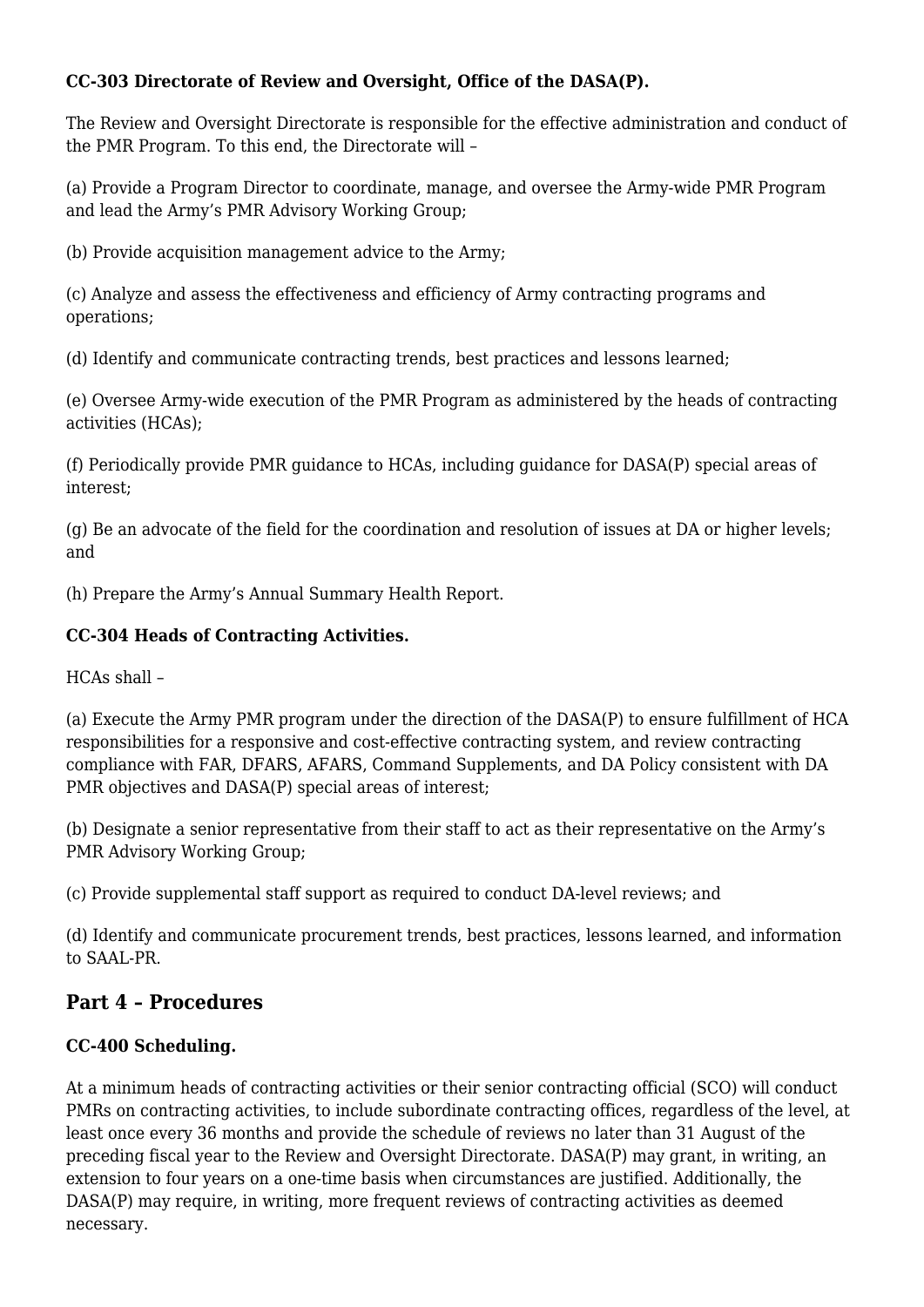#### **CC-401 Types of Procurement Management Reviews.**

The PMR is a tiered program that includes the following:

(a) PMR reviews by the Office of the DASA(P) (ODASA(P)) to Army Headquarters offices for contracting, Army contracting Commands/Activities, and Offices of the Senior Contracting Official (OSCOs). OSCOs not directly involved in the execution of contracts will propose a subordinate contracting activity for supplemental review.

(b) PMR reviews by the HCA to Offices of the Directors of Contracting and other subordinate contracting offices.

(c) PMR reviews by the Directors of Contracting to subordinate contracting offices.

(d) Special assistance, review and assessment, Army-wide, as required.

#### **CC-402 Approach of Procurement Management Reviews.**

(a) PMRs will be collaborative and will emphasize effectiveness of strategic planning, identification and effectiveness of metrics, and the flow of information among organizations at the headquarters and OSCO levels. PMRs will evaluate effectiveness along with compliance with procurement laws, regulations, policies, and best practices at the contract execution level. PMRs will identify improvements needed in contracting policies and procedures.

(b) PMRs will provide for the exchange of information and advice on lessons learned, best practices, mitigation of barriers to effective change, and opportunities for continuous improvement.

(c) Participation by the ODASA(P) in OSCO PMRs will address PMR objectives and enhance the OSCO team in achieving its responsibilities pursuant to this Appendix.

#### **CC-403 Preparation for Procurement Management Reviews.**

ODASA(P) will notify procurement organizations, if reasonable, 30 days before planned PMR visits. The activity shall provide the following in advance: metrics, specified statistics, lists of contracts, orientation data (such as vision and mission statements and standard operating procedures), logistical support, and copies of previous review reports and previous corrective action plans. Additionally, the activity may request additional areas of emphasis and assistance during the PMR.

#### **CC-404 Results of Procurement Management Reviews.**

(a) Reports of PMR results will contain a risk assessment, analysis of issues, commendations, observations, findings, and recommendations as appropriate. PMR report findings must be specific and include sufficient information to enable root cause analysis. PMR recommendations must be based on supported findings and be actionable.

(b) Contracting activities at all levels will perform timely PMRs. Untimely reporting erodes the review's effectiveness. At a minimum—

(1) Reviewers shall submit the initial PMR report to the reviewed activity within 30 business days of the Out-brief;

(2) The contracting activity reviewed shall submit a Corrective Action Plan (CAP) within 30 business days of report receipt; (3) The responsible official must review and approve the CAP and prepare a